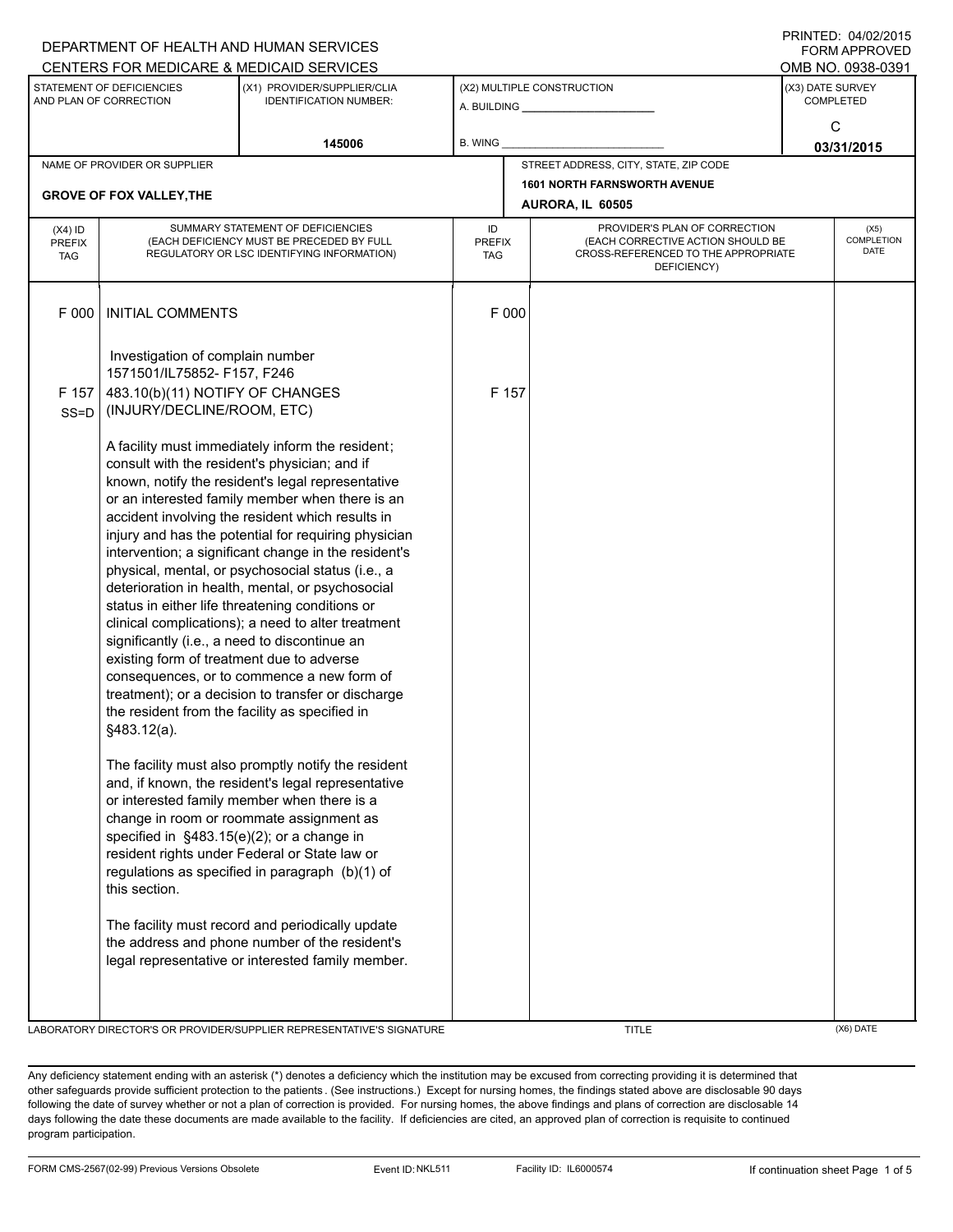|                                                     |                                             | DEPARTMENT OF HEALTH AND HUMAN SERVICES                                                 |                      |             |                                                                          |                 | 11111111127.0770272013<br>FORM APPROVED |  |
|-----------------------------------------------------|---------------------------------------------|-----------------------------------------------------------------------------------------|----------------------|-------------|--------------------------------------------------------------------------|-----------------|-----------------------------------------|--|
|                                                     |                                             | CENTERS FOR MEDICARE & MEDICAID SERVICES                                                |                      |             |                                                                          |                 | OMB NO. 0938-0391                       |  |
| STATEMENT OF DEFICIENCIES<br>AND PLAN OF CORRECTION |                                             | (X1) PROVIDER/SUPPLIER/CLIA<br><b>IDENTIFICATION NUMBER:</b>                            |                      |             | (X2) MULTIPLE CONSTRUCTION                                               |                 | (X3) DATE SURVEY<br><b>COMPLETED</b>    |  |
|                                                     |                                             |                                                                                         |                      |             |                                                                          |                 |                                         |  |
|                                                     |                                             | 145006                                                                                  | B. WING              |             |                                                                          | C<br>03/31/2015 |                                         |  |
|                                                     | NAME OF PROVIDER OR SUPPLIER                |                                                                                         |                      |             | STREET ADDRESS, CITY, STATE, ZIP CODE                                    |                 |                                         |  |
|                                                     |                                             |                                                                                         |                      |             | <b>1601 NORTH FARNSWORTH AVENUE</b>                                      |                 |                                         |  |
|                                                     | <b>GROVE OF FOX VALLEY, THE</b>             |                                                                                         |                      |             | AURORA, IL 60505                                                         |                 |                                         |  |
| $(X4)$ ID                                           | SUMMARY STATEMENT OF DEFICIENCIES           |                                                                                         |                      |             | PROVIDER'S PLAN OF CORRECTION                                            |                 | (X5)                                    |  |
| <b>PREFIX</b><br><b>TAG</b>                         |                                             | (EACH DEFICIENCY MUST BE PRECEDED BY FULL<br>REGULATORY OR LSC IDENTIFYING INFORMATION) | <b>PREFIX</b><br>TAG |             | (EACH CORRECTIVE ACTION SHOULD BE<br>CROSS-REFERENCED TO THE APPROPRIATE |                 | COMPLETION<br>DATE                      |  |
|                                                     |                                             |                                                                                         |                      | DEFICIENCY) |                                                                          |                 |                                         |  |
|                                                     |                                             |                                                                                         |                      |             |                                                                          |                 |                                         |  |
| F 157                                               | Continued From page 1                       |                                                                                         |                      | F 157       |                                                                          |                 |                                         |  |
|                                                     |                                             | This REQUIREMENT is not met as evidenced                                                |                      |             |                                                                          |                 |                                         |  |
|                                                     | by:                                         |                                                                                         |                      |             |                                                                          |                 |                                         |  |
|                                                     |                                             | Based on interview and record review the facility                                       |                      |             |                                                                          |                 |                                         |  |
|                                                     |                                             | failed to notify state guardian for change of                                           |                      |             |                                                                          |                 |                                         |  |
|                                                     | condition.                                  |                                                                                         |                      |             |                                                                          |                 |                                         |  |
|                                                     |                                             |                                                                                         |                      |             |                                                                          |                 |                                         |  |
|                                                     | for notification of responsible party.      | This applies to one (R1) of 3 residents reviewed                                        |                      |             |                                                                          |                 |                                         |  |
|                                                     |                                             |                                                                                         |                      |             |                                                                          |                 |                                         |  |
|                                                     | The findings include:                       |                                                                                         |                      |             |                                                                          |                 |                                         |  |
|                                                     |                                             | Nurses notes dated 03/14/15 showed that R1 had                                          |                      |             |                                                                          |                 |                                         |  |
|                                                     |                                             | some swelling on the face. Z2 (Physician) was                                           |                      |             |                                                                          |                 |                                         |  |
|                                                     |                                             | notified and order was given. R1 was started on                                         |                      |             |                                                                          |                 |                                         |  |
|                                                     | antibiotic.                                 |                                                                                         |                      |             |                                                                          |                 |                                         |  |
|                                                     |                                             | Progress note dated 3/15/2015 22:07 (10:07 PM)                                          |                      |             |                                                                          |                 |                                         |  |
|                                                     |                                             | showed, "Resident sister (Z4) was called by this                                        |                      |             |                                                                          |                 |                                         |  |
|                                                     |                                             | nurse on 03/15/2015 to inform her that R1 was                                           |                      |             |                                                                          |                 |                                         |  |
|                                                     |                                             | placed on antibiotic Augmentin 875 mg tablet for                                        |                      |             |                                                                          |                 |                                         |  |
|                                                     |                                             | right side of face swelling, voice mail left, awaiting                                  |                      |             |                                                                          |                 |                                         |  |
|                                                     |                                             | call back. Resident's daughter Z3 visited and                                           |                      |             |                                                                          |                 |                                         |  |
|                                                     | was notified that the resident was place on |                                                                                         |                      |             |                                                                          |                 |                                         |  |
|                                                     | swelling"                                   | antibiotic Augmentin mg tablet for right side                                           |                      |             |                                                                          |                 |                                         |  |
|                                                     |                                             |                                                                                         |                      |             |                                                                          |                 |                                         |  |
|                                                     | No documentation showing that R1's legal    |                                                                                         |                      |             |                                                                          |                 |                                         |  |
|                                                     |                                             | representative which was from the Office of the                                         |                      |             |                                                                          |                 |                                         |  |
|                                                     | State Guardian was notified.                |                                                                                         |                      |             |                                                                          |                 |                                         |  |
|                                                     |                                             |                                                                                         |                      |             |                                                                          |                 |                                         |  |
|                                                     | that R1 tongue was protruding and slurred   | Progress notes dated 3/18/2015 note text showed                                         |                      |             |                                                                          |                 |                                         |  |
|                                                     |                                             | speech noted. Z2 was called and ordered for new                                         |                      |             |                                                                          |                 |                                         |  |
|                                                     | medication and also to send R1 to the       |                                                                                         |                      |             |                                                                          |                 |                                         |  |
|                                                     | Emergency room in case health status        |                                                                                         |                      |             |                                                                          |                 |                                         |  |
|                                                     |                                             | deteriorate. Z3 was notified and left message on                                        |                      |             |                                                                          |                 |                                         |  |
|                                                     | Z4's phone.                                 |                                                                                         |                      |             |                                                                          |                 |                                         |  |
|                                                     | the State Guardian) was not notified.       | R1's legal representative from OSG (Office of                                           |                      |             |                                                                          |                 |                                         |  |

FORM CMS-2567(02-99) Previous Versions Obsolete Event ID:NKL511 Facility ID: IL6000574 If continuation sheet Page 2 of 5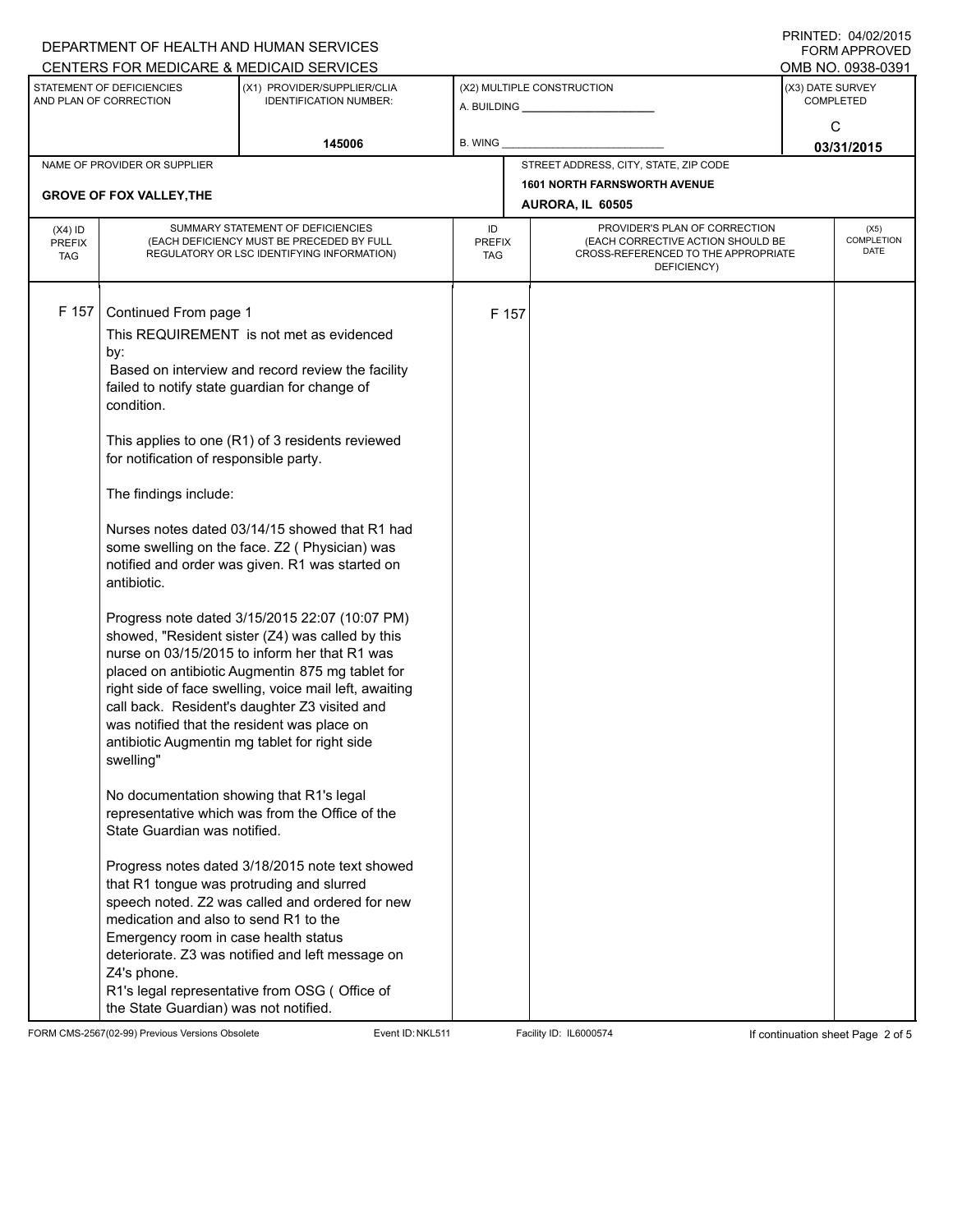|                                                     |                                                                                                                                                                                      | DEPARTMENT OF HEALTH AND HUMAN SERVICES                                                                                                                                                                                                                                                                                                                                                                                                                                                                                                                                                                                                                                                                                                                                                                                                                                                                                                                                                                                                                                                                                                                                                                                                                                                                                                                                                                            |                            |       |                                                                                                                          |                                      | I INITILLY. 07/04/4019<br><b>FORM APPROVED</b> |  |
|-----------------------------------------------------|--------------------------------------------------------------------------------------------------------------------------------------------------------------------------------------|--------------------------------------------------------------------------------------------------------------------------------------------------------------------------------------------------------------------------------------------------------------------------------------------------------------------------------------------------------------------------------------------------------------------------------------------------------------------------------------------------------------------------------------------------------------------------------------------------------------------------------------------------------------------------------------------------------------------------------------------------------------------------------------------------------------------------------------------------------------------------------------------------------------------------------------------------------------------------------------------------------------------------------------------------------------------------------------------------------------------------------------------------------------------------------------------------------------------------------------------------------------------------------------------------------------------------------------------------------------------------------------------------------------------|----------------------------|-------|--------------------------------------------------------------------------------------------------------------------------|--------------------------------------|------------------------------------------------|--|
|                                                     |                                                                                                                                                                                      | CENTERS FOR MEDICARE & MEDICAID SERVICES                                                                                                                                                                                                                                                                                                                                                                                                                                                                                                                                                                                                                                                                                                                                                                                                                                                                                                                                                                                                                                                                                                                                                                                                                                                                                                                                                                           |                            |       |                                                                                                                          |                                      | OMB NO. 0938-0391                              |  |
| STATEMENT OF DEFICIENCIES<br>AND PLAN OF CORRECTION |                                                                                                                                                                                      | (X1) PROVIDER/SUPPLIER/CLIA<br><b>IDENTIFICATION NUMBER:</b>                                                                                                                                                                                                                                                                                                                                                                                                                                                                                                                                                                                                                                                                                                                                                                                                                                                                                                                                                                                                                                                                                                                                                                                                                                                                                                                                                       | (X2) MULTIPLE CONSTRUCTION |       |                                                                                                                          | (X3) DATE SURVEY<br><b>COMPLETED</b> |                                                |  |
|                                                     |                                                                                                                                                                                      | 145006                                                                                                                                                                                                                                                                                                                                                                                                                                                                                                                                                                                                                                                                                                                                                                                                                                                                                                                                                                                                                                                                                                                                                                                                                                                                                                                                                                                                             | B. WING                    |       |                                                                                                                          | C<br>03/31/2015                      |                                                |  |
|                                                     | NAME OF PROVIDER OR SUPPLIER                                                                                                                                                         |                                                                                                                                                                                                                                                                                                                                                                                                                                                                                                                                                                                                                                                                                                                                                                                                                                                                                                                                                                                                                                                                                                                                                                                                                                                                                                                                                                                                                    |                            |       | STREET ADDRESS, CITY, STATE, ZIP CODE                                                                                    |                                      |                                                |  |
|                                                     |                                                                                                                                                                                      |                                                                                                                                                                                                                                                                                                                                                                                                                                                                                                                                                                                                                                                                                                                                                                                                                                                                                                                                                                                                                                                                                                                                                                                                                                                                                                                                                                                                                    |                            |       | <b>1601 NORTH FARNSWORTH AVENUE</b>                                                                                      |                                      |                                                |  |
|                                                     | <b>GROVE OF FOX VALLEY, THE</b>                                                                                                                                                      |                                                                                                                                                                                                                                                                                                                                                                                                                                                                                                                                                                                                                                                                                                                                                                                                                                                                                                                                                                                                                                                                                                                                                                                                                                                                                                                                                                                                                    |                            |       | AURORA, IL 60505                                                                                                         |                                      |                                                |  |
| $(X4)$ ID<br><b>PREFIX</b><br><b>TAG</b>            | SUMMARY STATEMENT OF DEFICIENCIES<br>(EACH DEFICIENCY MUST BE PRECEDED BY FULL<br>REGULATORY OR LSC IDENTIFYING INFORMATION)                                                         |                                                                                                                                                                                                                                                                                                                                                                                                                                                                                                                                                                                                                                                                                                                                                                                                                                                                                                                                                                                                                                                                                                                                                                                                                                                                                                                                                                                                                    | ID<br><b>PREFIX</b><br>TAG |       | PROVIDER'S PLAN OF CORRECTION<br>(EACH CORRECTIVE ACTION SHOULD BE<br>CROSS-REFERENCED TO THE APPROPRIATE<br>DEFICIENCY) |                                      | (X5)<br>COMPLETION<br>DATE                     |  |
| F 157                                               | Continued From page 2<br>PM.<br>of court.<br>Power of attorney /State Guardian).<br>should be the State Guardian.<br>and status dated 02/14<br>as level of careetc.<br>This include: | Review of the information sheet showed that Z3<br>was not even listed as contact person to be<br>notified. This was confirmed on interview with E2<br>DON (Director of Nursing) on 03/31/15 at 1:45<br>Circuit Court for the 16th judicial circuit showed<br>that R1 had State Guardian since 05/10/12 saying<br>that the appointed guardian of Estate and person<br>of above named disabled and are authorized to<br>have, under the direction of the court, Care,<br>Management, and Investment of the ward's<br>estate and the custody of the ward and to do all<br>acts required of him. her by law, pursuant to order<br>On 03/31/15 at 11 AM, E2 DON (Director of<br>Nursing) was informed that the facility did not<br>informed the State Guardian when R1 received<br>antibiotic on 03/14/15 and when R1 was sent to<br>hospital on 03/18/15. E2 said that she noticed it<br>so she asked E6 (Nurse) who were notified<br>regarding R1's change of condition. E2 said that<br>per E6 he notified the family but not the POA (<br>E2 was also asked who should be notified in R1's<br>changes of condition. E2 said, technically it<br>Facility's policy in change of resident's condition<br>Policy: The attending physician, independent<br>licensed practitioner and or resident family or<br>legal representative will notified of any changes in<br>the resident's medical/ mental and/ or status such |                            | F 157 |                                                                                                                          |                                      |                                                |  |
|                                                     |                                                                                                                                                                                      | 1.d. A significant change in the resident's                                                                                                                                                                                                                                                                                                                                                                                                                                                                                                                                                                                                                                                                                                                                                                                                                                                                                                                                                                                                                                                                                                                                                                                                                                                                                                                                                                        |                            |       |                                                                                                                          |                                      |                                                |  |

FORM CMS-2567(02-99) Previous Versions Obsolete Event ID:NKL511 Facility ID: IL6000574 If continuation sheet Page 3 of 5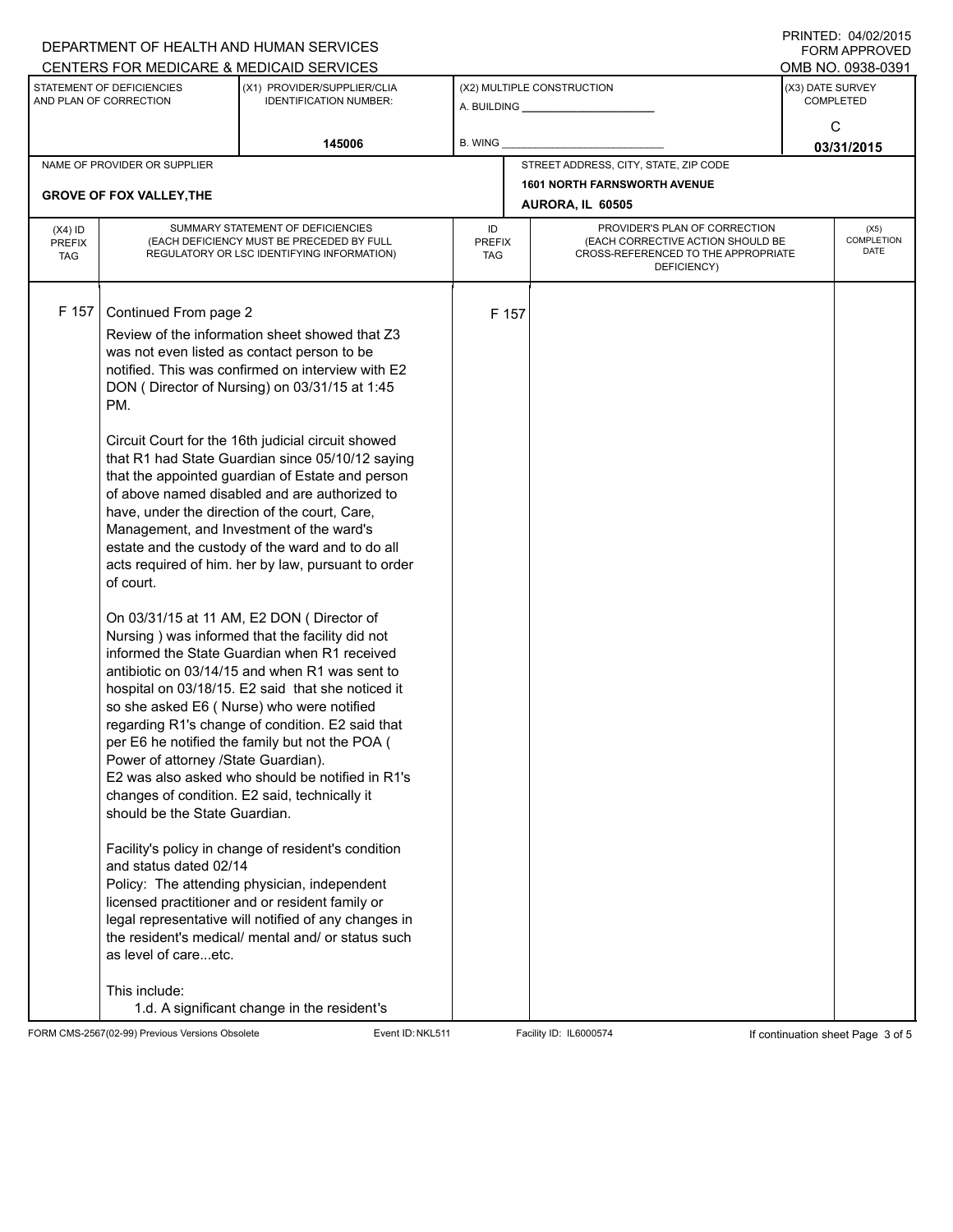|                            |                                                                                                              | DEPARTMENT OF HEALTH AND HUMAN SERVICES                                 |                     |                            |                                                                    |                  | 1111111111770710212010<br><b>FORM APPROVED</b><br>OMB NO. 0938-0391 |  |
|----------------------------|--------------------------------------------------------------------------------------------------------------|-------------------------------------------------------------------------|---------------------|----------------------------|--------------------------------------------------------------------|------------------|---------------------------------------------------------------------|--|
|                            | STATEMENT OF DEFICIENCIES                                                                                    | CENTERS FOR MEDICARE & MEDICAID SERVICES<br>(X1) PROVIDER/SUPPLIER/CLIA |                     | (X2) MULTIPLE CONSTRUCTION | (X3) DATE SURVEY                                                   |                  |                                                                     |  |
| AND PLAN OF CORRECTION     |                                                                                                              | <b>IDENTIFICATION NUMBER:</b>                                           |                     |                            |                                                                    | <b>COMPLETED</b> |                                                                     |  |
|                            |                                                                                                              |                                                                         |                     |                            |                                                                    | C                |                                                                     |  |
| 145006                     |                                                                                                              | B. WING                                                                 |                     |                            |                                                                    | 03/31/2015       |                                                                     |  |
|                            | NAME OF PROVIDER OR SUPPLIER                                                                                 |                                                                         |                     |                            | STREET ADDRESS, CITY, STATE, ZIP CODE                              |                  |                                                                     |  |
|                            | <b>GROVE OF FOX VALLEY, THE</b>                                                                              |                                                                         |                     |                            | <b>1601 NORTH FARNSWORTH AVENUE</b>                                |                  |                                                                     |  |
|                            |                                                                                                              |                                                                         |                     |                            | AURORA, IL 60505                                                   |                  |                                                                     |  |
| $(X4)$ ID<br><b>PREFIX</b> | SUMMARY STATEMENT OF DEFICIENCIES<br>(EACH DEFICIENCY MUST BE PRECEDED BY FULL                               |                                                                         | ID<br><b>PREFIX</b> |                            | PROVIDER'S PLAN OF CORRECTION<br>(EACH CORRECTIVE ACTION SHOULD BE |                  | (X5)<br>COMPLETION                                                  |  |
| <b>TAG</b>                 |                                                                                                              | REGULATORY OR LSC IDENTIFYING INFORMATION)                              |                     |                            | CROSS-REFERENCED TO THE APPROPRIATE                                |                  | DATE                                                                |  |
|                            |                                                                                                              |                                                                         |                     |                            | DEFICIENCY)                                                        |                  |                                                                     |  |
| F 157                      |                                                                                                              |                                                                         |                     |                            |                                                                    |                  |                                                                     |  |
|                            | Continued From page 3                                                                                        |                                                                         |                     | F 157                      |                                                                    |                  |                                                                     |  |
|                            | physical, emotional/ mental condition.                                                                       | 1. e. A need to significantly change the                                |                     |                            |                                                                    |                  |                                                                     |  |
|                            |                                                                                                              | resident's medical treatment or plan of care.                           |                     |                            |                                                                    |                  |                                                                     |  |
|                            | 1. g. A need for hospital transfer or other<br>treatment center.<br>1. k. A significant change in resident's |                                                                         |                     |                            |                                                                    |                  |                                                                     |  |
|                            |                                                                                                              |                                                                         |                     |                            |                                                                    |                  |                                                                     |  |
|                            | physical, mental or psychosocial status.                                                                     |                                                                         |                     |                            |                                                                    |                  |                                                                     |  |
|                            | 3. Regardless of the resident's current                                                                      |                                                                         |                     |                            |                                                                    |                  |                                                                     |  |
|                            | mental or physical condition, the nursing                                                                    |                                                                         |                     |                            |                                                                    |                  |                                                                     |  |
|                            | supervisor/ charge nurse will inform the attending                                                           |                                                                         |                     |                            |                                                                    |                  |                                                                     |  |
|                            | physician, resident or resident legal                                                                        | representative of any changes in his/her medical                        |                     |                            |                                                                    |                  |                                                                     |  |
|                            | care or nursing treatment.                                                                                   |                                                                         |                     |                            |                                                                    |                  |                                                                     |  |
| F246                       |                                                                                                              | 483.15(e)(1) REASONABLE ACCOMMODATION                                   |                     | F 246                      |                                                                    |                  |                                                                     |  |
| $SS = E$                   | OF NEEDS/PREFERENCES                                                                                         |                                                                         |                     |                            |                                                                    |                  |                                                                     |  |
|                            |                                                                                                              | A resident has the right to reside and receive                          |                     |                            |                                                                    |                  |                                                                     |  |
|                            | services in the facility with reasonable                                                                     |                                                                         |                     |                            |                                                                    |                  |                                                                     |  |
|                            | accommodations of individual needs and                                                                       |                                                                         |                     |                            |                                                                    |                  |                                                                     |  |
|                            |                                                                                                              | preferences, except when the health or safety of                        |                     |                            |                                                                    |                  |                                                                     |  |
|                            | the individual or other residents would be<br>endangered.                                                    |                                                                         |                     |                            |                                                                    |                  |                                                                     |  |
|                            |                                                                                                              |                                                                         |                     |                            |                                                                    |                  |                                                                     |  |
|                            |                                                                                                              |                                                                         |                     |                            |                                                                    |                  |                                                                     |  |
|                            |                                                                                                              |                                                                         |                     |                            |                                                                    |                  |                                                                     |  |
|                            | by:                                                                                                          | This REQUIREMENT is not met as evidenced                                |                     |                            |                                                                    |                  |                                                                     |  |
|                            |                                                                                                              | Based on observation, interview and review of                           |                     |                            |                                                                    |                  |                                                                     |  |
|                            |                                                                                                              | policy and procedure the facility failed to place                       |                     |                            |                                                                    |                  |                                                                     |  |
|                            | call light with in reach for residents to                                                                    |                                                                         |                     |                            |                                                                    |                  |                                                                     |  |
|                            | accommodate their needs.                                                                                     |                                                                         |                     |                            |                                                                    |                  |                                                                     |  |
|                            |                                                                                                              | This applies to 9 residents (R1, R7, R8, R9, R10,                       |                     |                            |                                                                    |                  |                                                                     |  |
|                            |                                                                                                              | R11, R12, R13, R14) observed with call lights not                       |                     |                            |                                                                    |                  |                                                                     |  |
|                            | with in reach.                                                                                               |                                                                         |                     |                            |                                                                    |                  |                                                                     |  |
|                            | Findings include:                                                                                            |                                                                         |                     |                            |                                                                    |                  |                                                                     |  |
|                            |                                                                                                              |                                                                         |                     |                            |                                                                    |                  |                                                                     |  |
|                            |                                                                                                              |                                                                         |                     |                            |                                                                    |                  |                                                                     |  |

FORM CMS-2567(02-99) Previous Versions Obsolete Event ID:NKL511 Facility ID: IL6000574 If continuation sheet Page 4 of 5